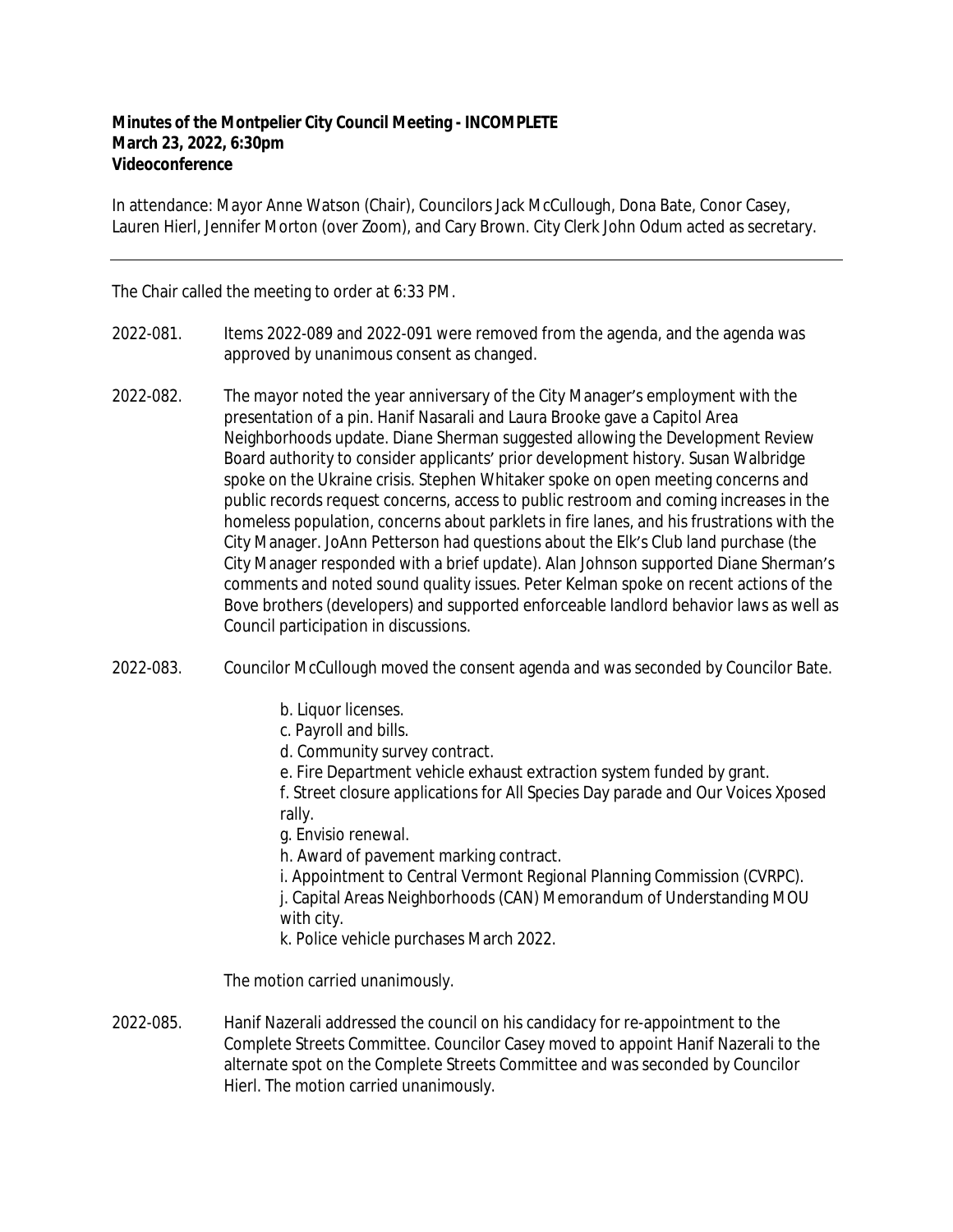- 2022-086. Holly Fowler shared a Complete Streets presentation about the Barre Street bike path pilot. Jonathon Weber and Corey Line participated.
- 2022-087. The 2<sup>nd</sup> public hearing on the Temporary Parklet Ordinance opened at 7:20. Stephen Whitaker offered input. Councilor Bate moved to adopt the temporary parklet ordinance as written and was seconded by Councilor Casey. The motion carried unanimously. The public hearing was closed at 7:24.
- 2022-088. The 1<sup>st</sup> public hearing on proposed zoning revisions was opened at 7:25 with a presentation from Michael Miller. Comments were offered by Thomas Weiss. Discussion of item 3 was chaired by Councilor McCullough (the mayor recused herself from discussion). Comments were shared from Alan Johnson, Thomas Weiss and Zach Watson.

A recess was called at 8:46. The meeting was reconvened at 8:57 by the mayor before the Chair was returned to Councilor McCullough. Comments were offered from Zach Watson.

The Chair was returned to the mayor at 9:02. Comments on ongoing discussions were offered by Courtney O'Connor, Susan Walbridge, Catherine Gordon, Sandy Vitzthum, Janet Wormser, Bob McCullough, Kirby Keeton, Joe Castellano, Barbara Conrey, Stephen Whitaker, Eric Gilbertson, Alan Johnson, and Thomas Weiss. The public hearing was closed at 10:09.

Councilor McCullough moved to take proposal 8 out of the proposed changes. Councilor Hierl seconded and the motion carried unanimously.

Councilor Hierl moved to remove the solar provisions in the proposal. Councilor McCullough seconded and the motion carried 4-2 (Councilors McCullough and Bate voting nay).

At 10:26 PM, Councilor McCullough chaired the discussion of zoning proposal items 3 and 7, as the mayor recused herself. Vicki Lane commented. Councilor Bate moved to adopt items 3 and 7 and was seconded by Councilor Casey. The motion carried unanimously. The chair was returned to the mayor at 10:32. Councilor McCullough moved to advance remaining items of the proposal that were not voted out. Councilor Bate seconded. The motion carried unanimously.

- 2022-093. Councilor Bate thanked everyone who came in person to the meeting or emailed. Councilor Brown thanked those who came to the meeting and who reached out to her directly. Councilor Casey offered congratulations to the high school basketball team and noted tomorrow's Senior Center meal delivery. Councilor Morton thanked everyone who reached out to her. Councilor McCullough touched on the Master Plan process (comments were added by Kirby Keeton). Councilor Hierl echoes the previous comments and reported on the Elks Club parcel public meeting.
- 2022-094. The Mayor noted the Senior Center meal delivery and the Elks Club parcel meeting.